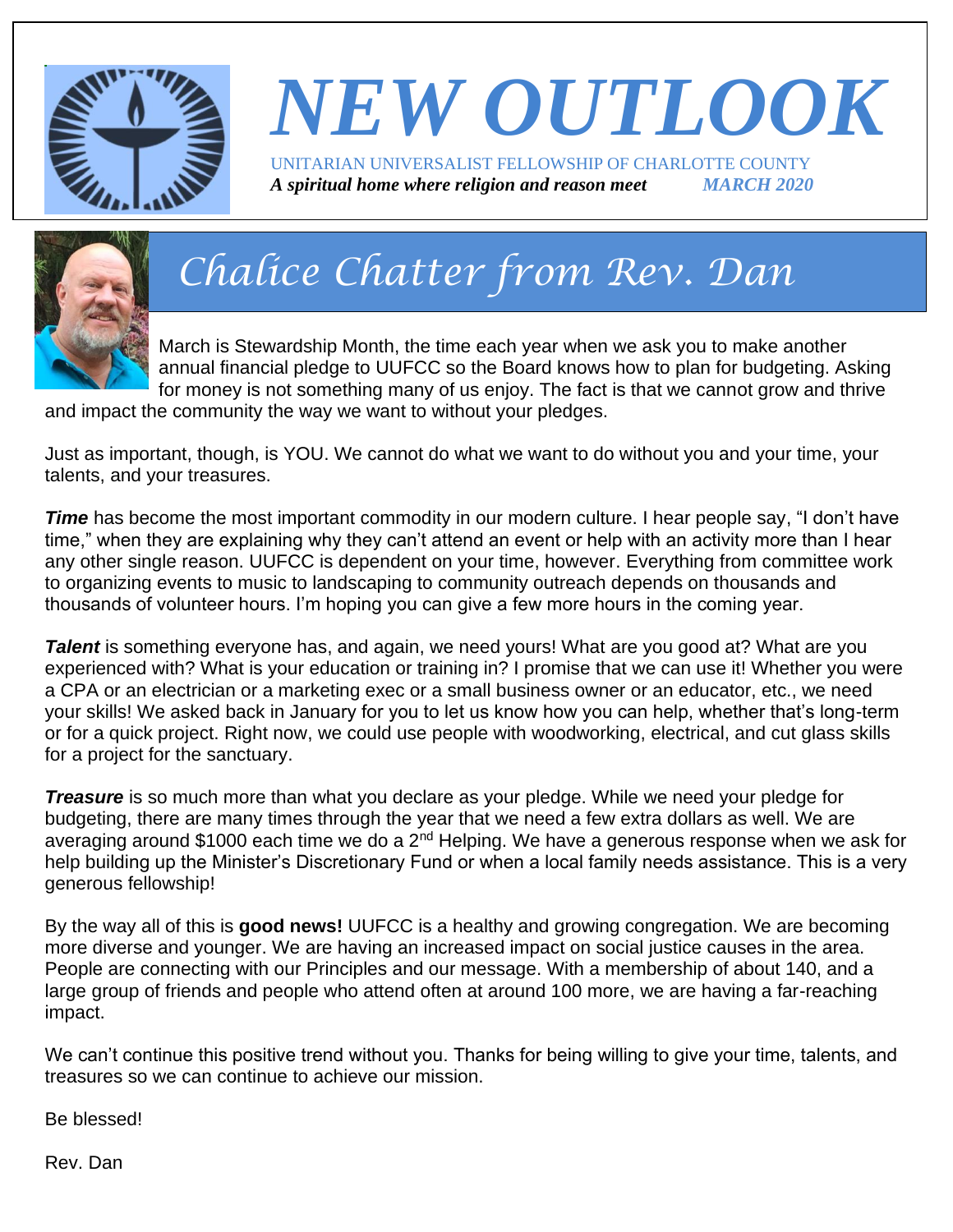### Dear Ones



This is my 45<sup>th</sup> and last "New Outlook" letter as President of UUFCC's Board of Trustees. How quickly the last four and a half years have passed. I will always be grateful for your unwavering trust and support. Serving as your Board leader has been an amazing honor that has deepened my sense of self-worth and purpose. What an incredible gift! I love you.

While this may be the last newsletter article, it certainly is not the end of my term. From an institutional perspective, March is UUFCC's busiest month.

We begin with our annual pledge drive, "Growing Community Together" on Sunday, March 1. Following an inspiring "Stewardship Sunday Service", we will celebrate with a special potluck, music and dancing.

As in previous years, you will receive a pledge packet as you enter the Fellowship on March 1<sup>st</sup>. It will include a proposed 20-21 budget, letters from me and Rev. Dan, a pledge form stressing the advantages of direct auto payments, UUA giving guidelines, and a return envelope. If you cannot attend on the first, your packet will be mailed on Monday, March 2<sup>nd</sup>. We plan to conclude the campaign on March 22nd!

On Sunday, March 29<sup>th</sup>, we will conduct our Annual Meeting. At this important gathering, UUFCC members will elect a new president, vice president, four trustees, members to the Nominating Committee and delegates to General Assembly. We will also vote on a budget. You will receive an official meeting notice, a proposed agenda and budget by March 8<sup>th</sup>. It is essential that we have a quorum in order to do business. So, please plan to attend. We will start at noon.

During March you will also receive an Annual Report. This document will highlight the successes and challenges faced by our many committees. I anticipate that once again we will be amazed at the quantity and quality of our service to the Fellowship and the larger community.

Finally, I am delighted to report that UUFCC now has a Program Council. This group is made up of the chairs or representatives from all the Fellowship's committees. These gatherings will provide many opportunities to support one another, problem solve and resolve scheduling issues. The next meeting is at 1 pm on Monday, March 2nd.

In faith and gratitude, Dennis G. Shaw, President UUFCC Board of Trustees

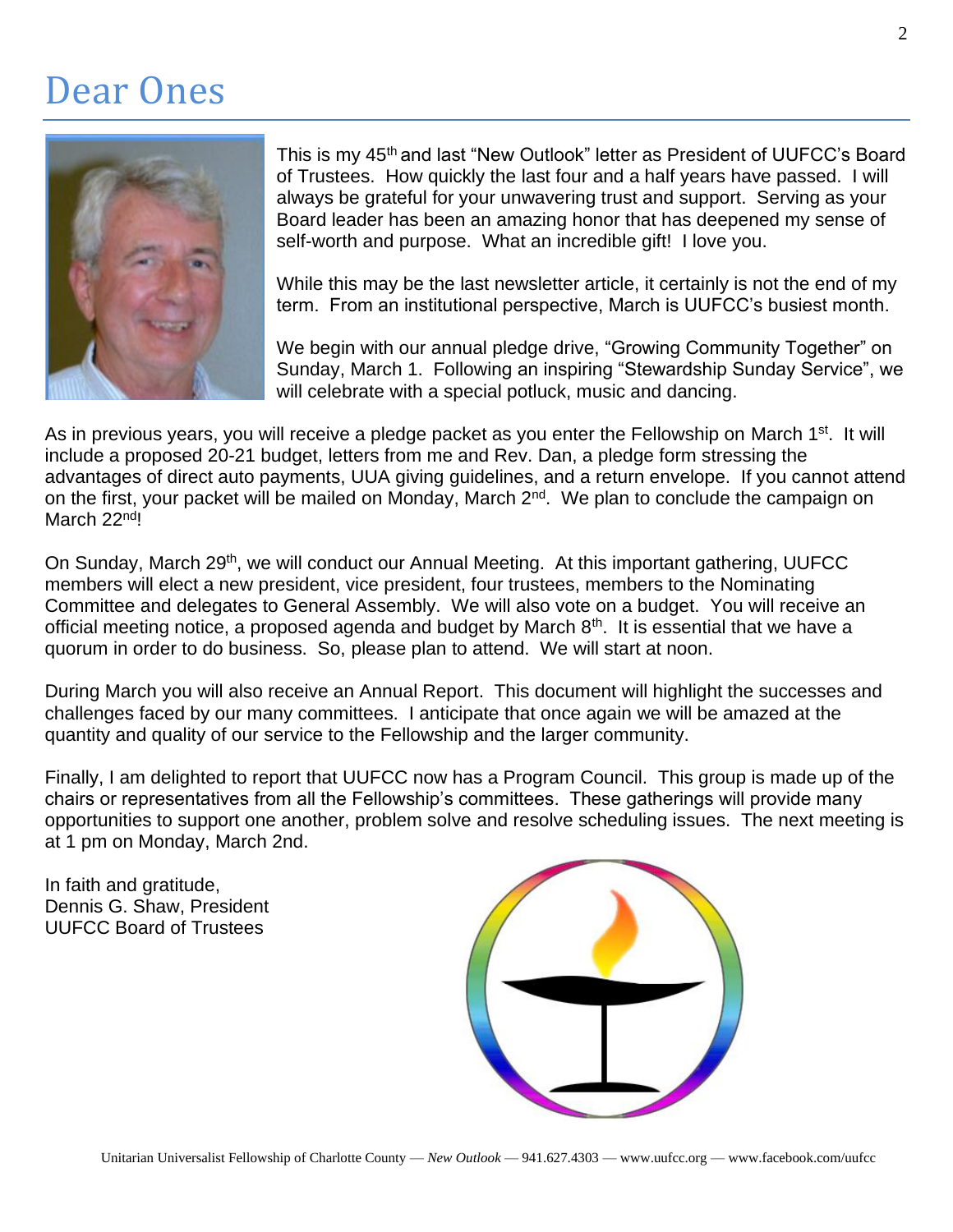## *Many Paths…*

#### **Sundays**

**9:00 a.m.** Conversation Among Friends **10:30 a.m.** – Worship Service Coffee Hour following Worship Potluck Lunch on first Sunday

### **Meditation and Buddhist Discussion Group**

#### **Thursday nights, 5 - 6:00 pm**

 $\overline{a}$ Each evening we begin with a discussion and end with a period of meditation. All are welcome to attend.

## *Sunday Services*

## *March 1*



**UUFCC Celebration & Stewardship Sunday** It's time to celebrate all the wonderful ways that UUFCC impacts people's lives and helps the community. We'll have music & dancing along with our monthly potluck lunch.

## *March 8*

#### **Our 7 Principles: Principle 7 Respect for the Interdependent Web**

As we wrap up our series on the 7 Principles, we will discuss many ways that we can respect the Earth and her inhabitants. We will also have a Blessing of the Animals during the service!



# *March 15*



#### **Crisis at the Border**

Hear from a few people who have recently been at the U.S./Mexico border and what they witnessed as they participated in protesting the current administration's immigration policies and practices.

#### **Justice Sunday**

*March 22* Leaders from UUFCC's Social Justice, Racial Justice of Accial Justice, Racial Justice, Racial States. Justice, and Immigration Justice groups will share their activities and purposes.



# *March 29*



#### **"I'm Not Racist, But I Know People Who Are!"** We have all probably said something like this. What does it really mean? Why do we get so defensive when racism is discussed?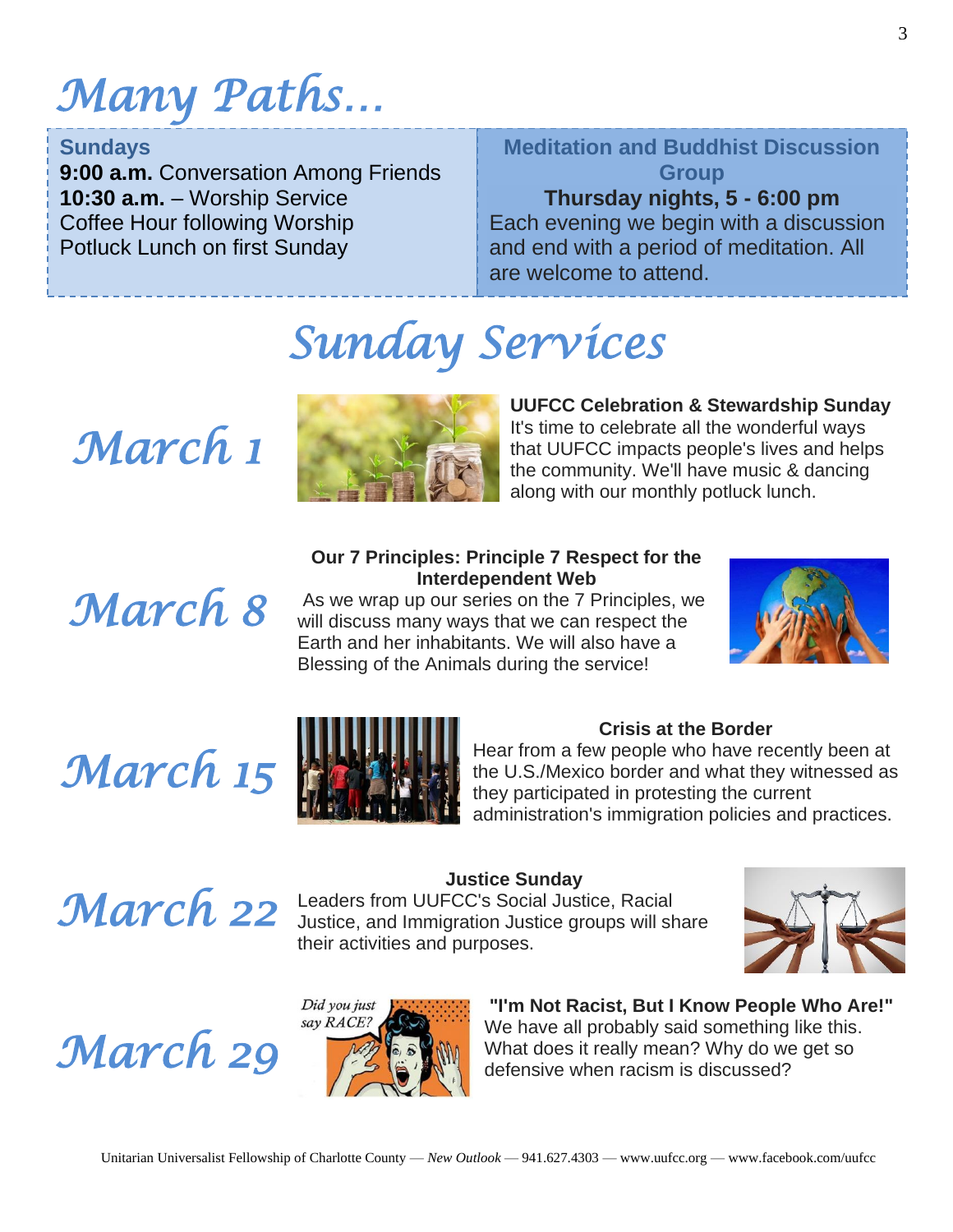## Message from the Treasurer



Hello Fellowship family!

This is the busiest time of the year! Not only are we bustling with the energy of our new minister, Rev. Dan, but most of our friends from up north are back. To add to the excitement, we are ending our current fiscal year and starting the next on April 1<sup>st</sup>. As the old year ends, and the new one begins, we head into our pledge drive March 1<sup>st</sup> with a big celebration.

When you receive your pledge packet, you will see the proposed FY 20/21 budget as well as a quick look at what we expect over the next few fiscal years. This is aligned with the strategy we developed last year, when we realized that we would struggle making ends meet with a full-time minister. The budget paperwork included in your pledge packet will show you how we have validated this strategy with real budget numbers.

The proposed budget has three columns: The budget for the current FY19/20, the actuals for the current FY19/20, and the proposed budget for FY 20/21. This allows a comparison of the current budget, how we did this year based on the financial data through January, and what we are proposing for the next fiscal year. These numbers have already been reviewed and approved by the Finance Committee and the Board of Trustees.

The 2<sup>nd</sup> budget item illustrates the projected budget for the next three fiscal years. You can see how, as the pledge goal increases by 15K per year, we will have the funds to fully close on the budget gap by FY 22/23.

As you may remember, we moved excess funds from our operating account to a UA reserve investment account last year in order to get a better return on our money. Most of this money was saved because of the lower operating costs we incurred without a minister. The rest was money remaining from some gifts we received in 2018. We can use some of these same funds to cover any over-runs over the next few years, if needed.

Feel free to reach out anytime with questions or concerns.

On a related subject, if you haven't yet transitioned your giving to automatic deposits, please think about it for the coming fiscal year. Consistent deposits help us with cash flow and smooth operations. Let me know if you need some help setting one up.

Thanks again for all you do. I am looking forward to seeing all of you at the celebration on March 1, the Annual Meeting on the 29 and all the Sundays in between!

With respect and gratitude, Your Treasurer, Nancy Weaver [nancyxweaver@gmail.com](mailto:nancyxweaver@gmail.com) 303-241-0309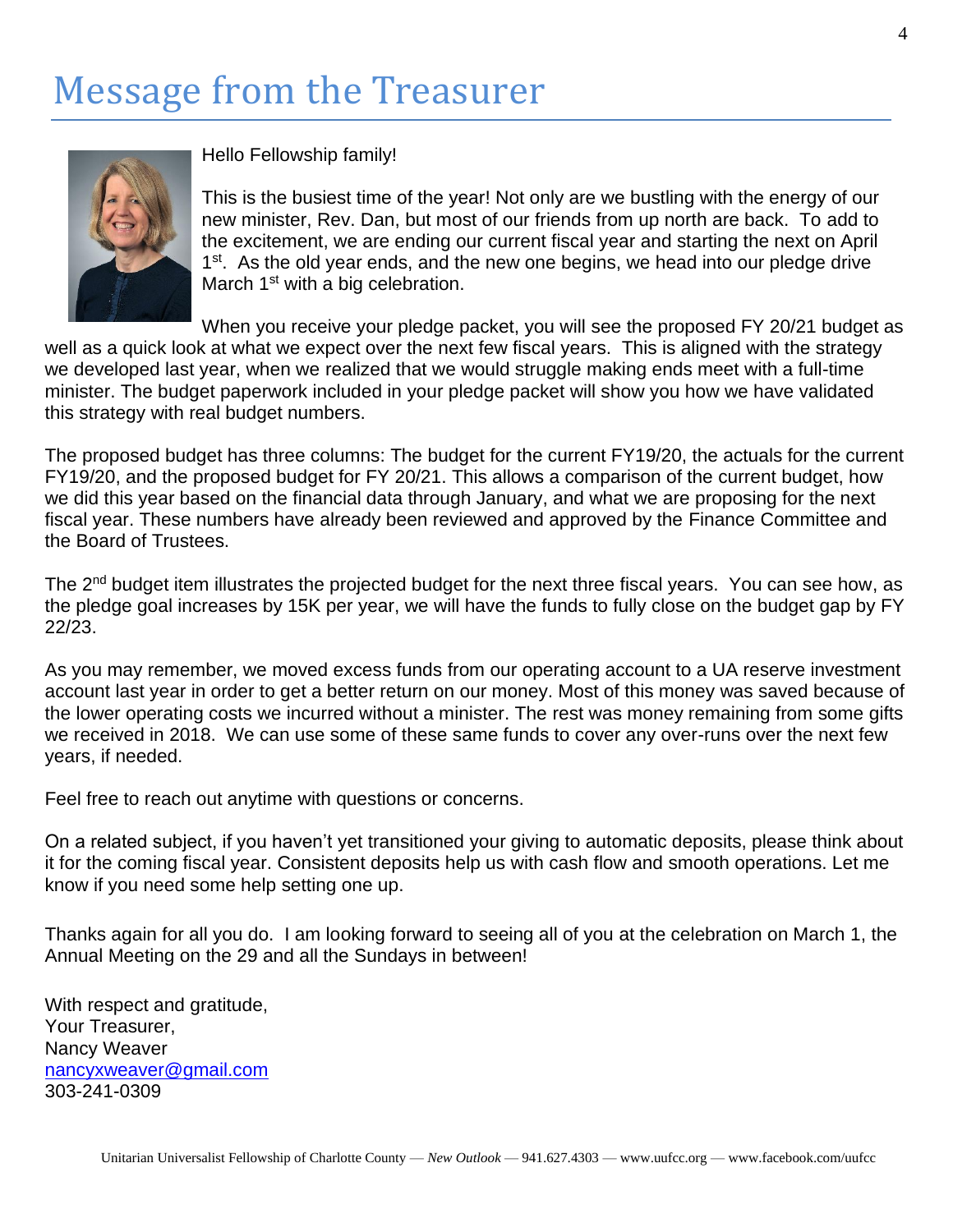## A Note from the Membership Coordinator

The Fellowship is in high gear and checking off the many annual events this thriving community is known for. The energy and activity are powerful and affirming of who we are and all that we can accomplish together.

We continue to grow our membership. We welcomed four new members in February. Their introductions will be published in the April Outlook.

Dear members and sustaining friends of UUFCC, your active participation in our work and your generous financial support are essential to this congregation. We are truly grateful for your many contributions and commitment.



I will be stepping down as Membership Coordinator effective March 29. I am hoping this will allow a new coordinator to commence along with the newly installed Board of Trustees. It has been my pleasure and a fulfilling experience, to have served the Fellowship in this role.

Namaste, Lynn Ritchie

### Climate Action Team



Talk it up! What is the most effective thing you can do to create consensus on climate change solutions?

Talk about it.

Yes, reaching your neighbors, friends, colleagues, and elected officials builds the "political will" that pushes our community members and leaders to take action.

Like a quick but effective blurb or a longer letter that

gets attention? The UU Climate Action Team is hosting a fun "make and take" workshop at noon on Sunday, March 22. Lindsey Kohlenburg, group leader of the local chapter of [CitizensClimateLobby.org](http://citizensclimatelobby.org/) will offer some ideas that will get the attention of your target audience.

In the meantime, talk it up!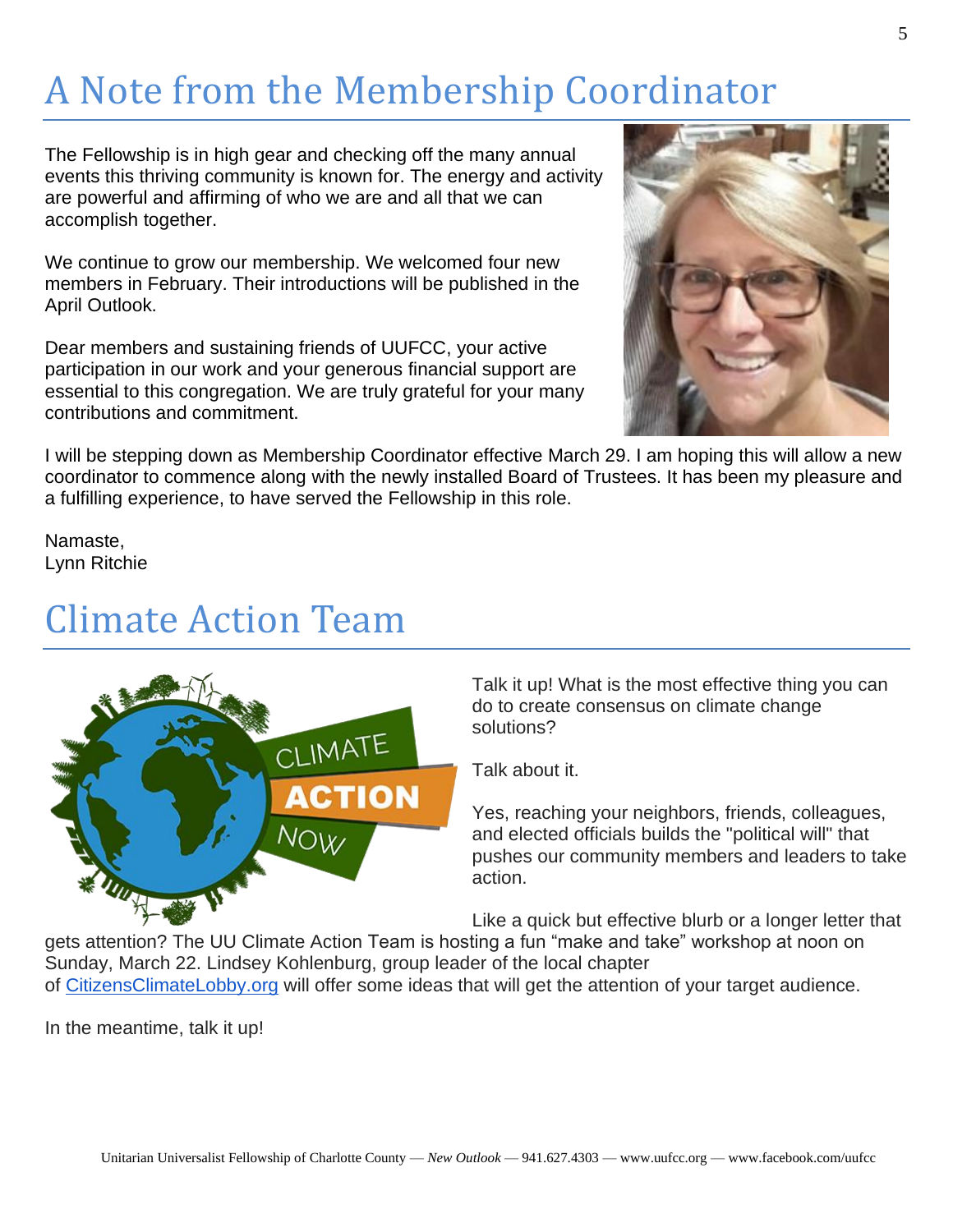The Book Group meets at the UUFCC on the last Wednesday of the month October through May at 1:30 p.m. except for the November and December discussions which are combined. For further information contact Mary Jane Williams [maryjanewms@comcast.net.](mailto:maryjanewms@comcast.net)

If you would like to receive email notifications of future book choices and meeting reminders, please contact Mary Jane and you will be added to the group email list.



Riveting and important...Clendon tells this story with vivid<br>detail and narrative drive."-The Foshington Post

#### **March 25** *- A World Made New: Eleanor Roosevelt and the Universal Declaration of Human Rights* by Mary Ann Glendon

Unafraid to speak her mind and famously tenacious in her convictions, Eleanor Roosevelt was still mourning the death of FDR when she was asked by President Truman to lead a controversial commission, under the auspices of the newly formed United Nations, to forge the world's first international bill of rights.

*A World Made New* is the dramatic and inspiring story of the remarkable group of men and women from around the world who participated in this historic achievement and gave us the founding document of the modern human rights movement. Spurred on by the horrors of the Second World War and working against the clock in the brief window of hope between the armistice and the Cold War, they grappled together to articulate a new vision of the rights that every man and woman in every country around the world should share, regardless of their culture or religion.

A landmark work of narrative history based in part on diaries and letters to which Mary Ann Glendon, an award-winning professor of law at Harvard University, was given exclusive access, *A World Made New* is the first book devoted to this crucial turning point in Eleanor Roosevelt's life, and in world history. (from Amazon.com)

#### **Upcoming Books**

**April 29** *The Sandcastle Girls* by Chris Bohjalian

**May 27** To be announced

Unitarian Universalist Fellowship of Charlotte County — *New Outlook* — 941.627.4303 — www.uufcc.org — www.facebook.com/uufcc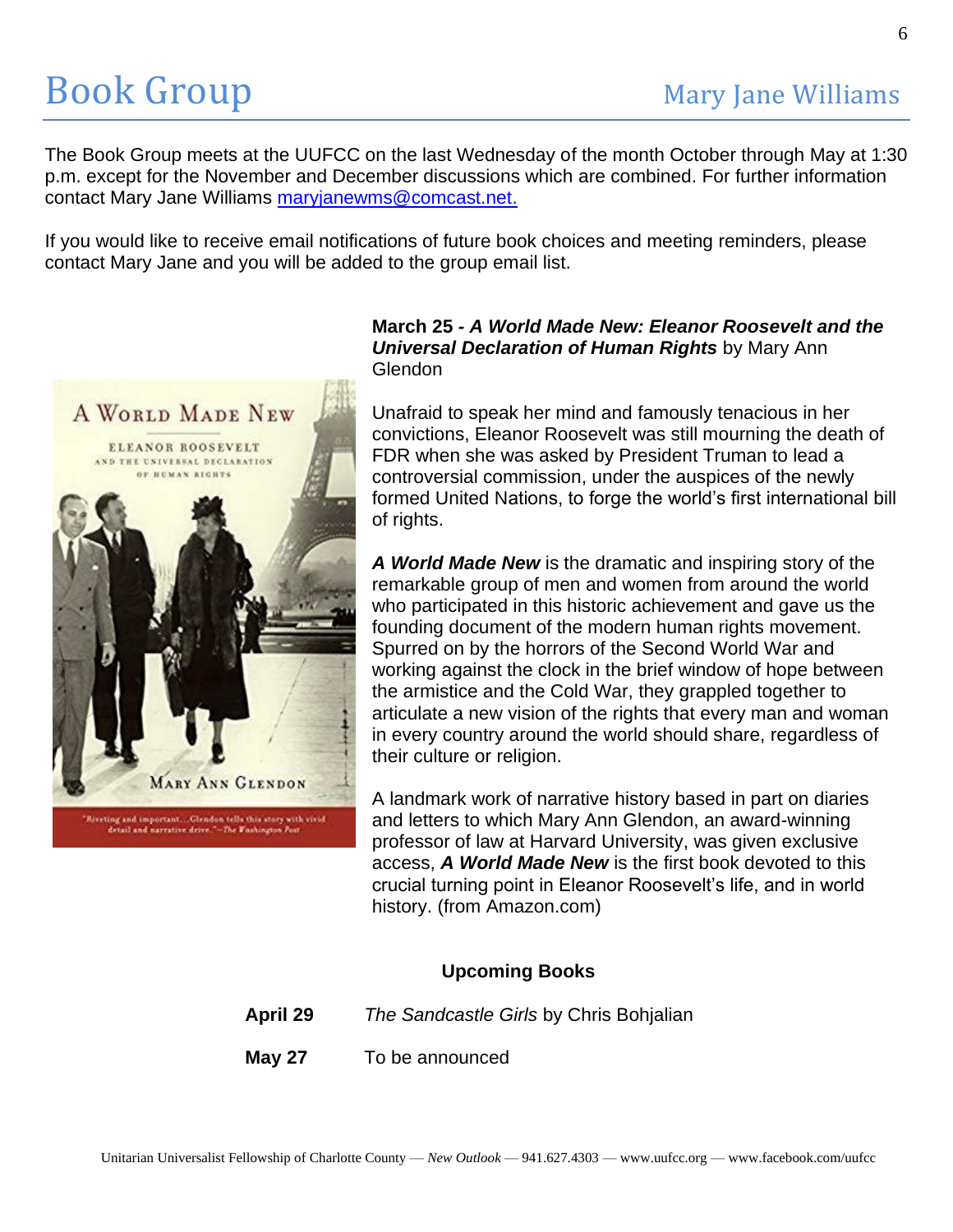The Racial Monologues

## **Saturday March 7, 2020, 7pm at UUFCC Free & Open to the Public**



This is fourth year that the UU Racial Justice committee has collected personal stories written by people from a diverse array of backgrounds. The stories are submitted anonymously and then read by community performers. The group also produces a booklet of the submissions which will be available for sale.

The project is inspired in part by the words of Ruth King from her book *Mindful of Race, Transforming Racism from the Inside Out.* Ms. King is a meditation teacher who addresses the emotional and spiritual impact of racism. She says, "The world's heart is on fire, and race is at its core… Racism is a heart disease. Many of us can live for a while with a heart disease without knowing it, and others of us know we have a heart disease but are afraid or even in denial about it. But racism is a heart disease, and it's curable!" Sharing our stories is part of the cure.

The performance will be one hour with a short discussion to follow. Please join us for a heartfelt, thought-provoking evening.

## Side by Side



#### **March 15 at noon at UUFCC**

Side by Side captures the ups and downs, milestones and challenges, smiles and tears, and significant relationships of father/filmmaker Ron Taylor's son Micah. In his Q&A after the film, Ron will reveal his lifespan of insights into special parenting for all nurturers, parents, teachers and caregivers.

Neil Young, father of two sons with disabilities, praised Ron Taylor's book *All by Self* before it became the inspiration for this intimate and revealing film portrait**.** *"I was struck by the sensitivity of this tale of a little boy going down the road of life....Thank you, Ron for putting into words what so many of us feel."* **Neil Young** 1991

Ron's film portrays Micah's 35-year journey from infancy to adulthood living

with Cerebral Palsy. It is a truly masterful portrayal of a unique and warm *Soul's Journey* through our contemporary landscape. What if all children could have nurturing like Micah had with universal *Health Care for All* ? For parents, health-care professionals, educators, therapists, self-advocates and general audiences. See the 2:48 trailer at: vimeo.com/rontaylor/trailer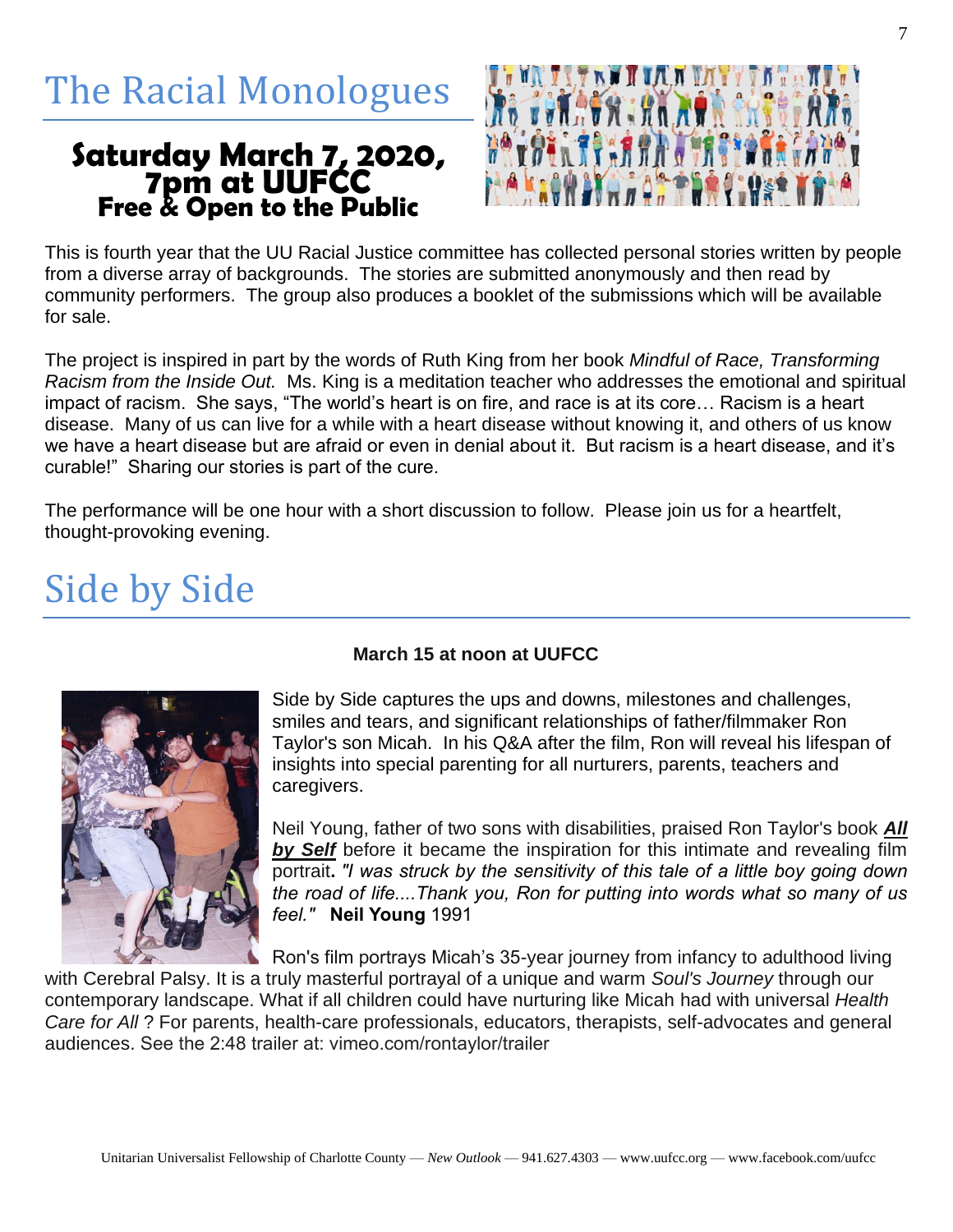## New Art Exhibit at UUFCC

The focal point of the new photo art exhibit titled "Bejeweled" is a collaboration between fine art photographer Myrna Charry and jewelry designer Ginger Abraham. Also featured will be a collection of Ginger Abraham's jewelry as well as the fused glass jewelry and creative designs of artist Kay Azar.

Myrna "shoots" with a 35mm and medium format film camera and processes, prints and frames all her own work. In the surreal school of art, Charry's work is not conventionally pretty; rather she wants to create fresh forms and curious arrangements. The work in this exhibit is from Charry's "Portrait" series; her images use light to highlight as well as hide shapes and form, employing "chiaroscuro" techniques of earlier artists.

Ginger Abraham has been creating jewelry as a hobby for almost 25 years. With more time in retirement, she hopes to learn new techniques to incorporate in her designs. The collaboration in this exhibit was a new and unique opportunity. The photographs provided ideas for the use of shapes and colors in addition to whatever feeling the photographs invoked. Besides beads from her extensive collection, adhesive rhinestones were also incorporated into many of the pieces.

The public is invited to a reception to meet the artists on Friday, March  $6<sup>th</sup>$  from 4-6 pm.





Got too much stuff!? We're having another rummage sale on Saturday, March 14, 2020, so put aside the "stuff" you no longer need or want so we can have a successful sale! We will need volunteers, so please contact Alice Clattenburg or Debbie Conrad for further details! Thank you!